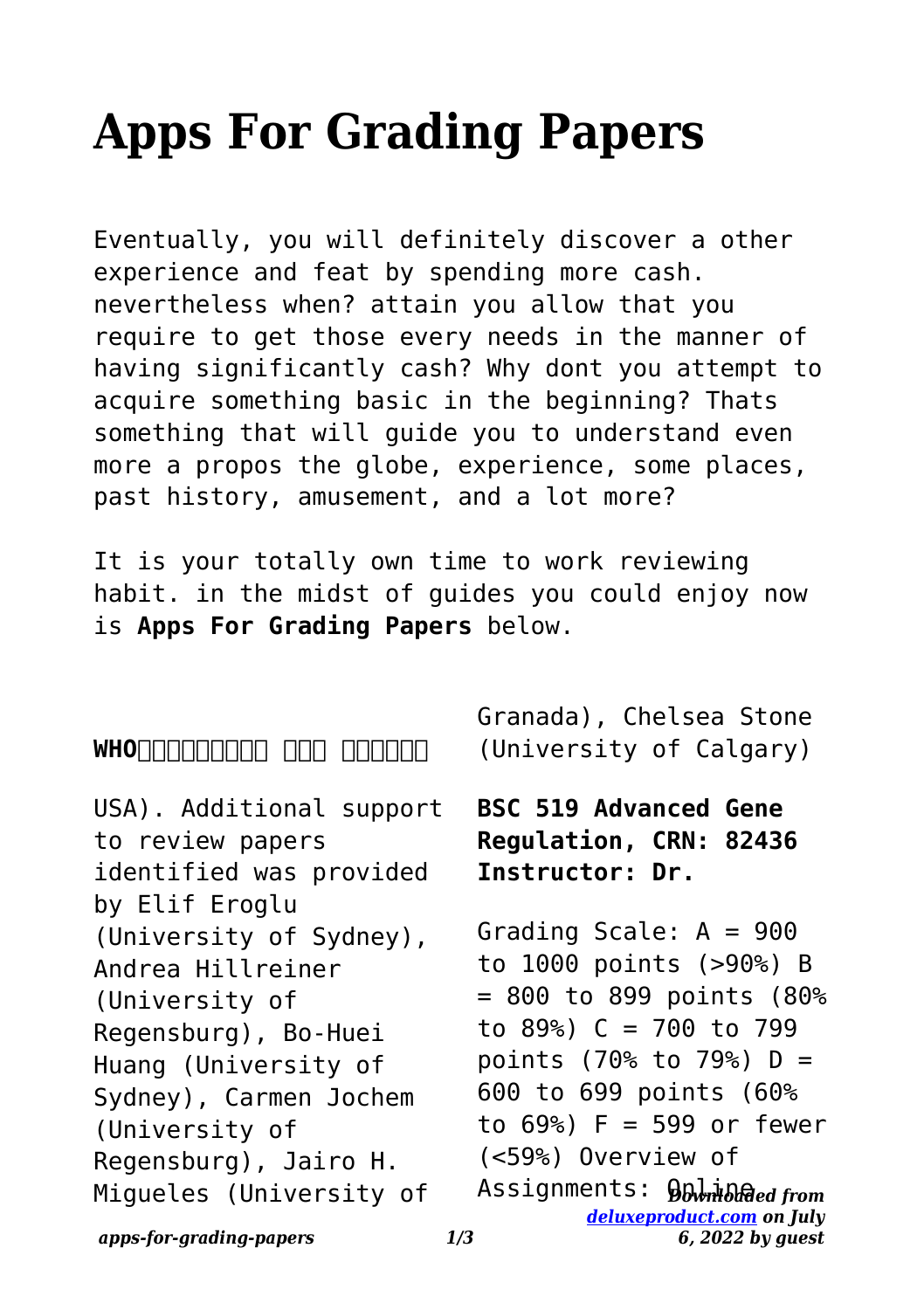quizzes: Throughout the term of this course, several quizzes will be assigned online and you need to complete them in eCollege. These quizzes will consist of …

## formative assessment. 56 different examples of - Arizona …

hand their papers in. Teacher immediately, randomly gives them back to students for grading. Students get practice grading others work, but shouldn't know who is who. Teacher then takes informal poll about how many questions students answered correctly. (@jnbtaylor) Visualize (Be the Illustrator) Read a page of the story not allowing students to see the illustration. Have each …

#### **Self-Regulation Lessons - apps.esc1.net**

eating healthier foods , grading papers,

exercising). Define each component with examples. Explain how all four components are important in orderfor self regulation to be successful, and provide examples of how missing components (e.g. planning poorly, failing to take control and make changes) often cause us to get off-track and fail to meet

#### Mobile Learning for Education: Benefits and **Challenges**

*Downloaded from [deluxeproduct.com](http://deluxeproduct.com) on July* The research that has been done on the use of mobile apps like these has been very promising. For example, a recent study funded by the Department of Education, looked at the link between learning, and the PBS Kids educational gaming app, Martha Speaks Dog Party. The study found that after children had used the app every day for two

*6, 2022 by guest*

*apps-for-grading-papers 2/3*